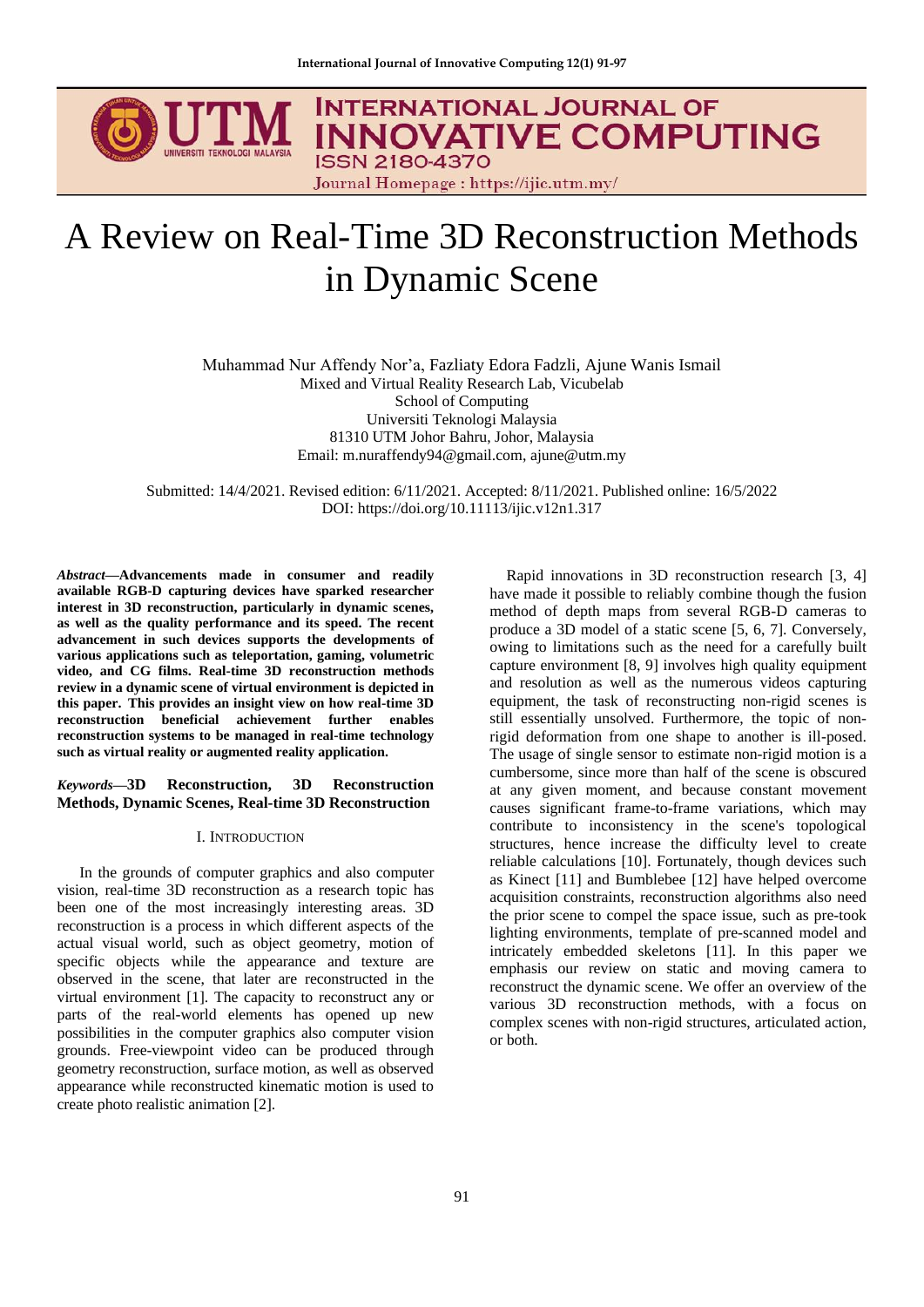# II. PREVIOUS WORK

The none other well-known previous research work in the 3D reconstruction uses the widely available commodity sensor (Kinect) that incorporates a structured light-based depth sensor. The KinectFusion research work [6] present a system employing only a moving low-cost depth camera and commodity graphics hardware, for a precise real-time mapping of complex and arbitrary indoor scenes in varying illumination conditions. The system uses a simultaneous localization and mapping (SLAM) system to track the environment and do the mapping in real-time. The process consists of (1) surface measurement, (2) surface reconstruction update, (3) surface prediction, and (4) sensor pose estimation.

Then, the KinectFusion in [13] extends the system with a novel interactive reconstruction system where user can dynamically interact with the reconstructed environments through multi-touch interaction. The system able to reconstruct the environment while simultaneously segmenting and tracking foreground objects and the user making it possible to perform 3D reconstruction in a dynamically changing scene.

Apart from working in a rigid dynamically changing scene, researcher has started to investigate the reconstruction of a non-rigid scene in real-time. Research work such as VolumeDeform [14], present a novel dynamic geometric shape for reconstruction using a single RGB-D sensor at real-time rates. The system does not require a template shape to work with the reconstruction as the scene model is build up from scratch during the scanning process. The volumetric representation parameterized the geometry and motion through a distance field of the surface geometry and non-rigid space deformation.

In this paper, we focus on real-time 3D reconstruction method in a dynamic scene. There are several obligatory techniques for reconstructing a 3D dynamic scene due to the design of the camera and object. According to [2], the camera's and world's diverse essence can be divided into four classifications: (1) static camera static object, (2) static camera moving object, (3) moving camera static object, and (4) moving camera moving object as seen in Fig. 1.



Fig.1. Dynamic scene classification

Further down, the reconstruction in a dynamic scene consists of a rigid and non-rigid 3D reconstruction. A dynamic scene contains both static and dynamic objects. Static objects are those that do not deform, such as a table or a chair, and dynamic objects are those that do deform, such as human interaction and hand movements.

### III. REAL-TIME NON-RIGID 3D RECONSTRUCTION IN DYNAMIC SCENE

In this paper, we focus on real-time non-rigid 3D reconstruction, which is divided into three sections: (1) general deformation, (2) articulated motion, and (3) human motion capture as illustrated in Fig. 2. Furthermore, these techniques are split further into three groups [2] that consists of: (1) 3D reconstruction of rigid objects, (2) 3D reconstruction of non-rigid objects, (3) 3D reconstruction of articulated motion of the object.



Fig. 2. Non-rigid 3D reconstruction division [2]

In the case of non-rigid forms, as seen in Fig. 3, Zollhöfer [15] proposes a proficient real-time reconstruction system that able to record a range of deformation of non-rigid shapes.



Fig. 3. Non-rigid 3D reconstruction of human face [15

The proposed method is intended for non-rigid reconstructions of single objects at near range. The method consists of two phases where first scanning the desired object while undergoing mostly rigid deformations by using volumetric fusion to automatically extract the triangle mesh.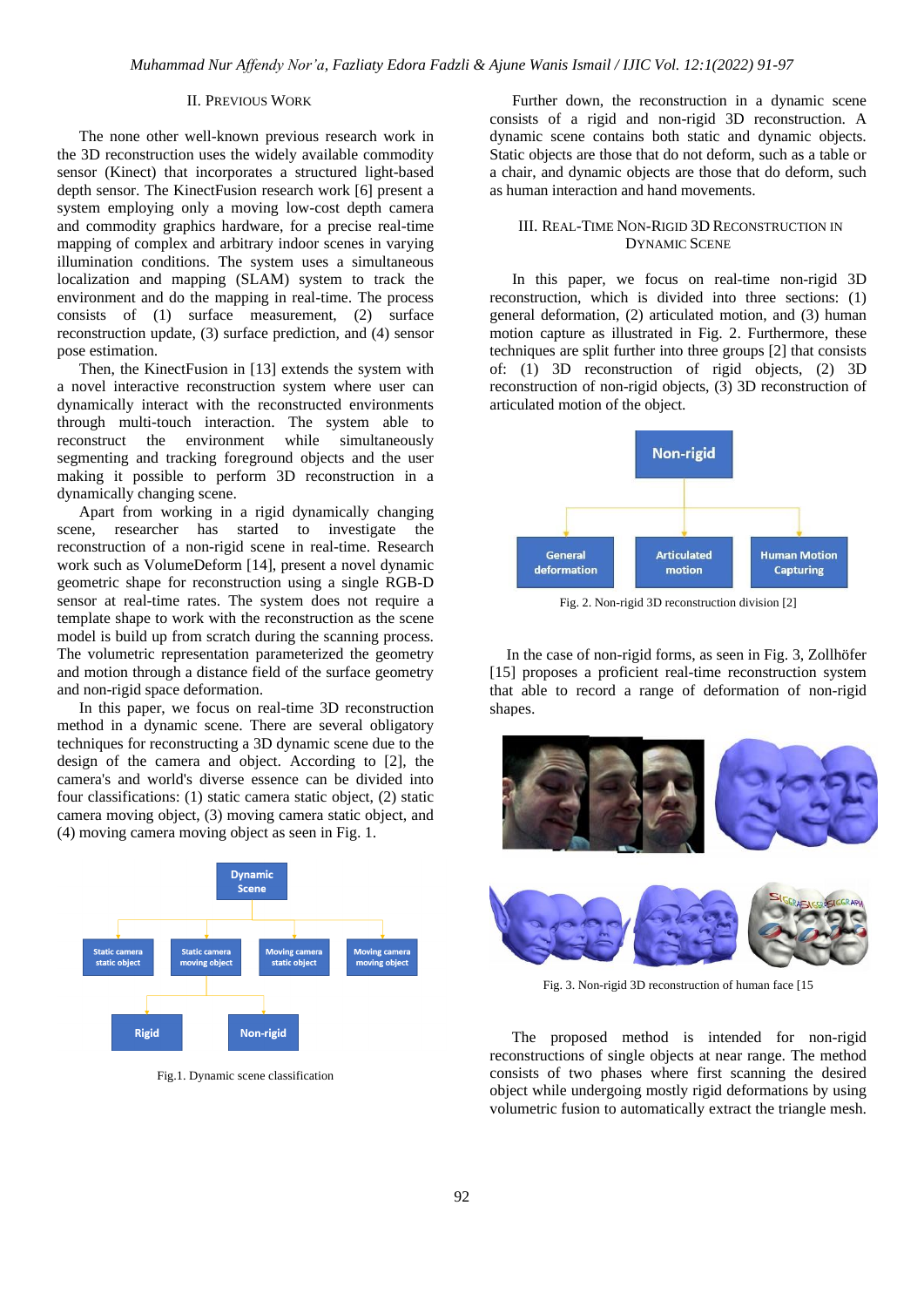In order to establish a multi-resolution hierarchy, the mesh is preprocessed before performing real-time non-rigid reconstruction, which results in a deformed mesh at each time stage, by performing the three steps at each frame: (1) rigid registration, (2) non-rigid surface fitting, and (3) detail integration.

Further, the SobolevFusion [16] method focus on reconstruction of free non-rigid motion that is built on Sobolev gradient flow, which allows for a more simple, quicker energy computation while preserving geometric information without over-smoothing. The method manages the topological changes and broad motion, requiring just a few views to create a model with approximation voxel correspondences and color the reconstruction. Fig. 4 below shows the SobolevFusion method reconstruction example acquire from the RGB-D sensor.



Fig. 4. SobolevFusion reconstruction example [16]

#### IV. REAL-TIME NON-RIGID 3D RECONSTRUCTION METHODS

Various natural visual world elements, such as intrinsic or observed presence, static geometry and detailed motion are captured and reproduced in dynamic scene reconstruction. A realistic reconstruction rendering for virtual reality scenario as in Holoportation [17] is a perfect example of realistic rendering where the geometry, motion as well as the appearance is reconstructing in real-time. The real-time 3D reconstruction method as in [1], for the non-rigid surface reconstruction in real-time, use dense shading details for a precise and robust surface registration. For casual motion reconstruction, their approach suggested a collection of temporally compatible geometric and photometric correspondences.



Fig. 5. Joint motion schematic and lighting optimization mechanism [1]

In the proposed method, the method decomposes each frame's photometric data into albedo and low-frequency ambient illumination, for an optimize surface albedo in realtime after several frame fuses using temporally coherent albedo calculation and fusion. The inputs gather from the previous frame are seen in the first column of Fig. 5. The geometry and albedo after warping using the motion field, as well as the illumination that was calculated based on the input color and depth of the current picture, are seen in the last panel.

Another real-time 3D reconstruction method as presented in BodyFusion [18], to increase the reconstruction accuracy of a complex human motion, a skeleton-embedded surface fusion (SSF) technique was introduced. For complex surface fusion, the SSF technique optimizes both the skeleton and the graph-nodes. The technique is claimed to make creating a full-body 3D self-portrait with a single depth camera more simple and real-time.



Fig. 6. BodyFusion system pipeline [18]

The illustration as shown in Fig. 6 is the proposed BodyFusion method for real-time 3D reconstruction. The connection update step and the cooperative deformation step, which compensate the deformation of the skeleton as well as the graph-node, are the major discrepancies from the DynamicFusion [19] pipeline.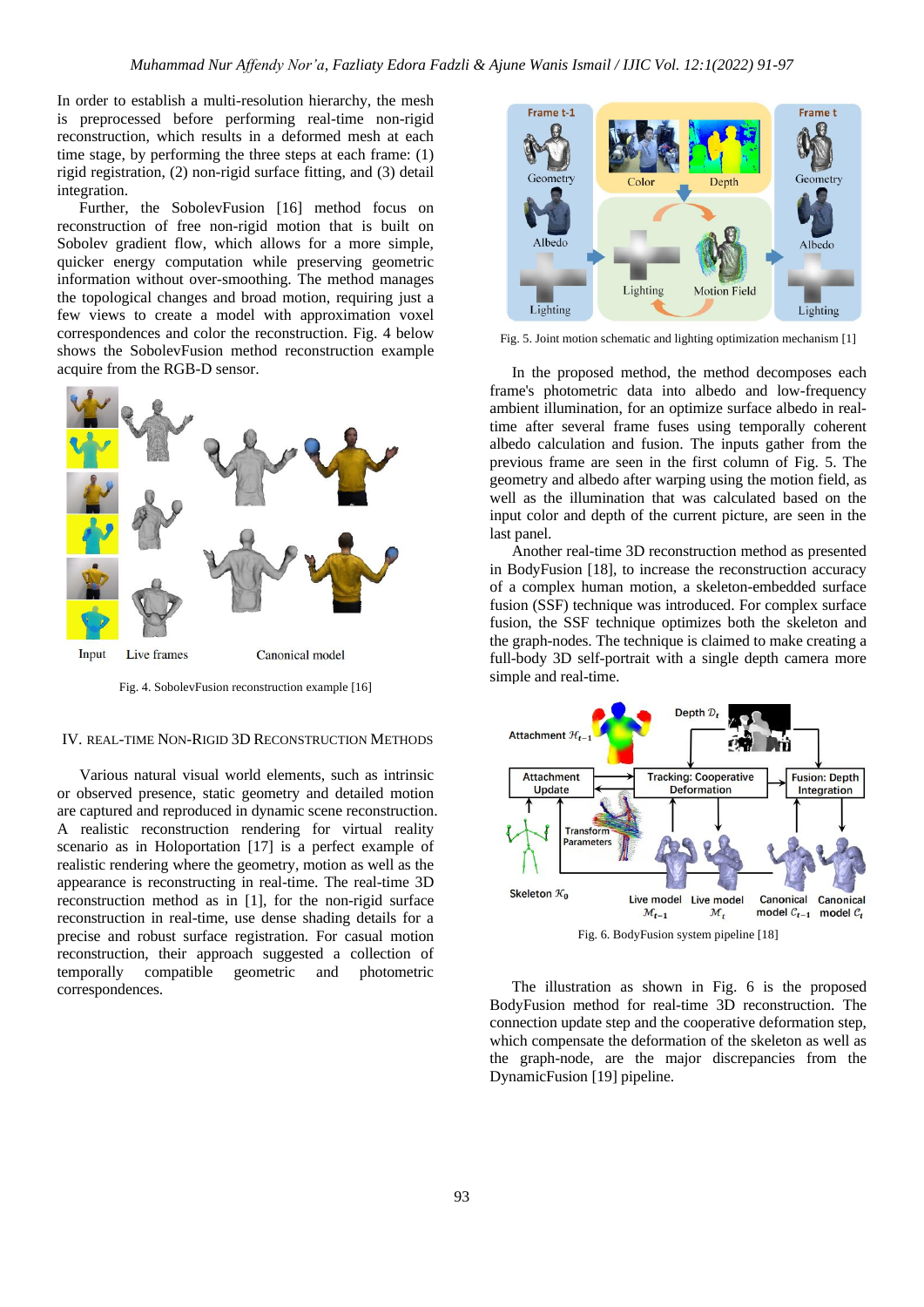Apart from the skeleton-based approach in BodyFusion, MaskFusion [20] on the other hand, proposed a method that incorporates Mask-RCNN [21], an effective segmentation algorithm which can forecast labels of object category for 80 object types through its instance level segmentation algorithm based on image. MaskFusion is a real-time functional Simultaneous Localization and Mapping (SLAM) system competent of representing at object level in the scenes. It can recognize, detect, trace, and reconstruct multiple moving rigid objects while precisely segmenting and labeling each case. The method takes advantage of the benefits of integrating Mask-RCNN outputs with a geometry-based segmentation algorithm that produces an object edge map from depth and surface normal clues, allowing it to improve the precision of object borders in object masks.

While in FusionMLS [22], the system incorporates the frame-based method that utilize the moving least square (MLS) reconstruction method that produced a refined set of points on surfaces based on local fitting of point clouds. The FusionMLS proposed system use multiple RGB-D camera setup to capture the real world to be reconstructed. The system is based on a client-server connection where the camera input (client) is sent through the network to a server that decompress the received data and later proceed with reconstruction that was done in the GPU. The reconstruction process consists of two parts, (1) motion estimation and (2) geometric surface estimation, wind-up with a rendering the visuals. Fig. 7 illustrates the FusionMLS system pipeline.



Fig.7. FusionMLS pipeline [22]

Apart from the skeleton-based approach, body shape seems to be a very strong precedent due to its complete and loop closed approach in terms of human performance capture. Hence, the DoubleFusion [23] work take full gain of the shape of the human and its prior motion pose, in their proposed method that reconstruct cloth geometry in real-time also the body form by using the dynamic surface reconstruction method in a single view. In addition, the methods making sure each layer simultaneously gaining advantage from each other. This double-layer surface representation approach reconstructs the model using the outer surface layer, and inner body layer while perform the depth registration. The approach is based on the skinned multi-person linear (SMPL) model [24].

Through the DoubleFusion proposed method, the system allows for real-time simultaneous reconstruction of the outer surface geometry, inner body shape, pose and motion. The method can be achieved by using only one depth camera, and without the need to do any pre-scanning efforts of the desired reconstruction real world model. The method demonstrated that it is capable of significantly improving efficiency in handling rapid movements as well as people dressed casually, all while working in real-time. Fig. 8 shows the results example from the proposed DoubleFusion method of double-layer surface representation approach.



Fig.8. DoubleFusion results example in real-time [23]

Furthermore, the real-time 3D reconstruction proposed method in SimulCap [25] is the enhanced version of DoubleFusion method that based on the double-layer surface representation approach. The SimulCap method main contribution consists of a multi-layer garments and body representation that based on the DoubleFusion [23] and the physics-based performance capture procedure.

The introduced approach aims to create a live freeviewpoint human performance with complex information recorded. Through incorporating fabric simulation into the output capture pipeline, the system will effectively model believable cloth dynamics and its interactions with the human body even in occluded body parts. Furthermore, by defining physical operation of depth fitting, SimulCap able to produce consistent results of cloth tracking with the depth observation while remaining physically constrained. Fig. 9 shows the results in real-time of the 3D reconstruction method proposed in SimulCap.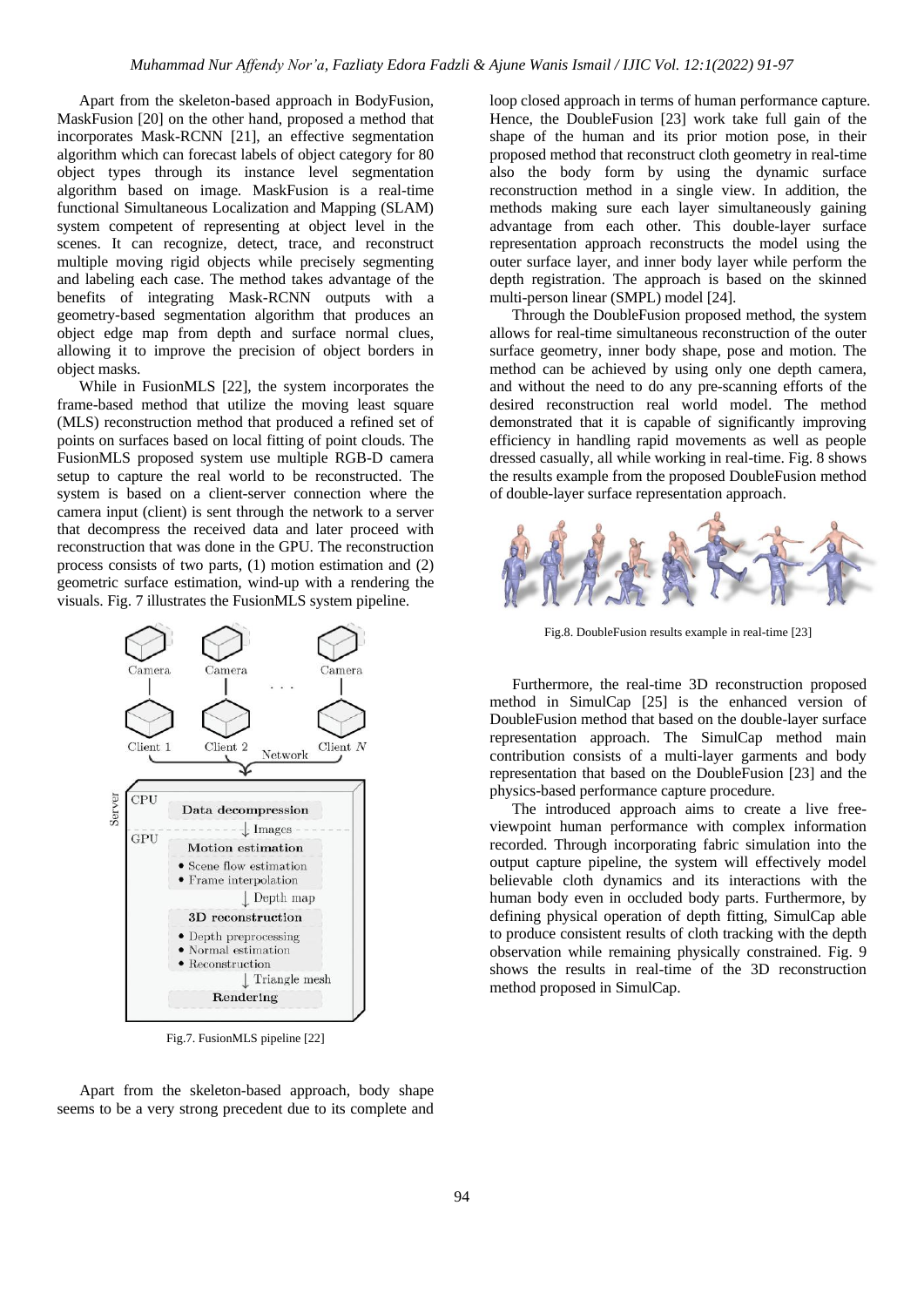

Fig. 9. SimulCap results example in real-time [25]

In a real-time 3D reconstruction method, tedious selfscanning approach to initialize the reconstruction process can be a major constraint. Due to this issue, RobustFusion [26] method proposed a novel optimization pipeline that only uses the front-view input and later combine with the datadriven volumetric fusion occupancy representation. The robust human volumetric capture process presented in RobustFusion incorporate a variety of visual cues that driven by data in a monocular setting devoid of the use of a prescanned template. RobustFusion method able to effectively capture robust performance through its arrangement of human posture, form, parsing priors, that able to handle difficult human movements with the capacity to reinitialize. The RobustFusion pipeline, as seen in Fig. 10, involves of a model completion stage and a stable performance capture stage for live 4D results, assuming monocular RGBD input with numerous data-driven human visual priors.



Fig. 10. RobustFusion pipeline [26]

The Function4D on the other hand, proposed a volumetric capture pipeline that consist of 2 steps: (1) Dynamic Sliding Fusion (DSF) that fuse neighboring frames from the gathered frames from multiple camera input to produce a noise free and temporal continuous result, and (2) Deep Implicit Surface Reconstruction that re-render the DSF back into the original viewpoints. Then proceed with the implicit function to generate a complete and detail reconstruction output. Fig. 11 illustrates the system pipeline.



Fig. 11. Function4D system process [27]

#### V. DISCUSSION

In performing a real-time 3D reconstruction, it is crucial to take into account the appropriate approach in order to produce a realistic look of the reconstructed model. This is inclusive with the number of camera input in the system setup as higher number of cameras may produce a highresolution reconstructed model but may be highly cost. Table 1 presents the research works in 3D reconstruction realm with its proposed camera setup that incorporates either single or multiple, and static or moving camera placement.

|      | <b>Research Works</b>                                                                                              | <b>Camera Setup</b> |                     |               |        |
|------|--------------------------------------------------------------------------------------------------------------------|---------------------|---------------------|---------------|--------|
| Year |                                                                                                                    | Single-<br>camera   | Multiple-<br>camera | <b>Static</b> | Moving |
| 2017 | Real-Time<br>Albedo,<br>Geometry,<br>Motion<br>and<br>Reconstruction using<br>$RGB-D$<br>Single<br>a<br>Camera [1] |                     |                     |               |        |
| 2017 | BodyFusion [18]                                                                                                    |                     |                     |               |        |
| 2018 | SobolevFusion [16]                                                                                                 |                     |                     |               |        |
| 2018 | MaskFusion [20]                                                                                                    |                     |                     |               |        |
| 2018 | FusionMLS [22]                                                                                                     |                     |                     |               |        |
| 2018 | DoubleFusion [23]                                                                                                  |                     |                     |               |        |
| 2019 | SimulCap [25]                                                                                                      |                     |                     |               |        |
| 2020 | RobustFusion [26]                                                                                                  |                     |                     |               |        |
| 2021 | Function <sub>4D</sub> [27]                                                                                        |                     |                     |               |        |

TABLE I. 3D RECONSTRUCTION CAMERA SETUP

As we can see from Table 1, only FusionMLS [22] and Function4D [27] use a multiple camera setup while only MaskFusion [20] allow for camera movement during reconstruction. This is due to their proposed method that require multiple camera setup and use the client-server architecture as in FusionMLS [22], and to highlight the capability of their proposed method MaskFusion [20] with Mask-RCNN [21] adoption that capable of an instance level segmentation algorithm in a dynamic scene either moving objects or moving camera. The other research works presented in the Table 1 use the same single camera setup with a static camera arrangement as it to comply and suited with their proposed method that works with the mentioned camera setup.

As for research work in [1] that focus on albedo, usage of low-frequency environmental lighting of the reconstructed model, BodyFusion [18] that incorporates skeletonembedded surface fusion that only need single camera setup to work, the SobolevFusion [16] method that based on Sobolev gradient flow, which allows for a more simple, quicker energy computation while preserving geometric information without over-smoothing using single camera approach, and DoubleFusion [23] that take full gain of shape of human and its prior posture, in their proposed method of a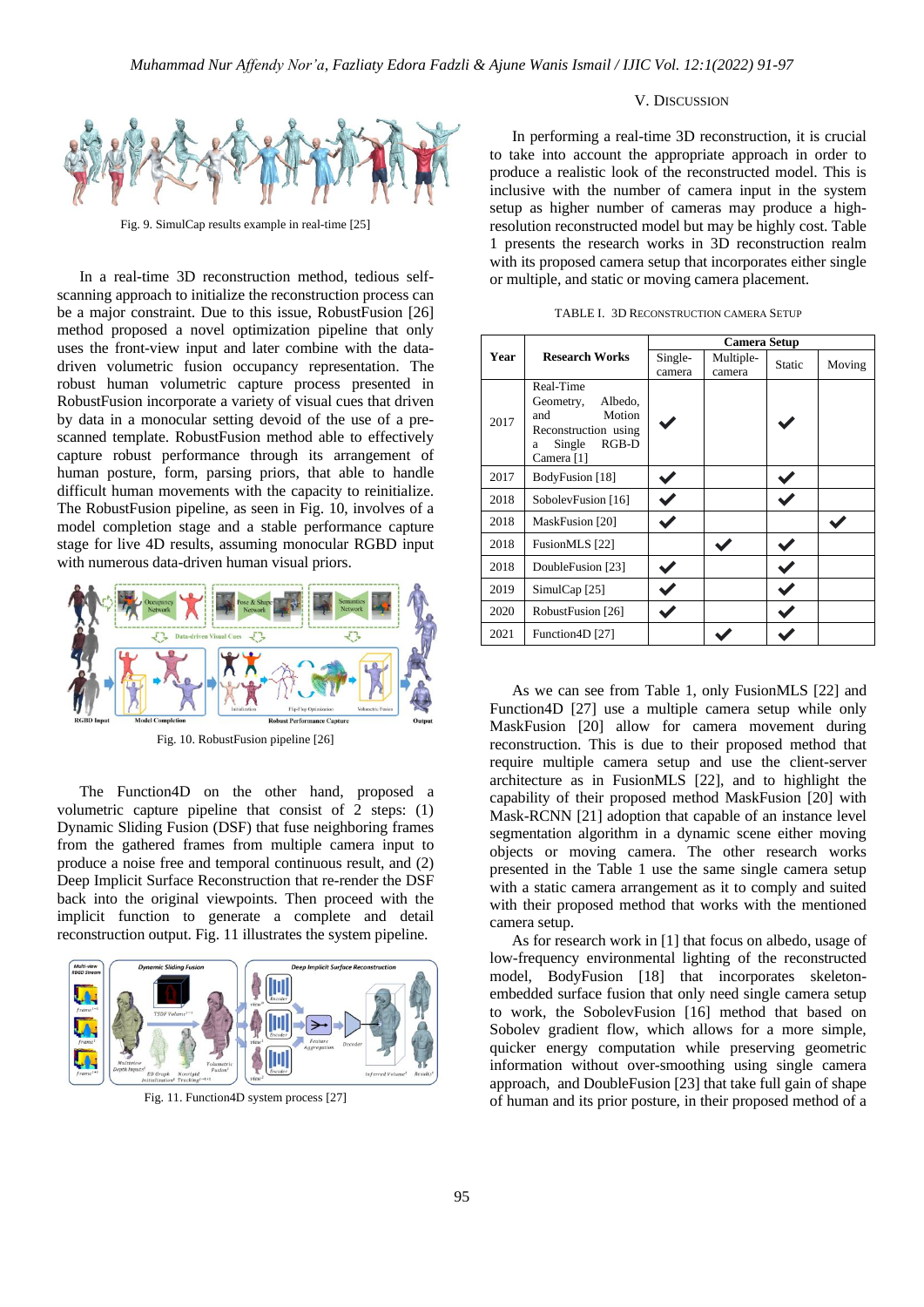single-camera setup and real-time dynamic surface reconstruction system that simultaneously reconstructs general cloth geometry and inner body shape. While for SimulCap [23] that enhance the work in DoubleFusion with additional physics-based performance capture procedure, and RobustFusion [26] that based on data-driven that use only the front-view input of a single camera rig, with a model completion structure that used for high-resolution initial model creation and completion.

Through the data presented in Table 1 shows that most of the researcher adopt the single camera setup with a static position of the camera placement. Researcher that adopts such method typically will implement the reconstruction method that based on prior information such as template or skeleton based, visual data-driven and the usage of machine learning [1, 18, 16, 20, 23, 25, 26]. While as for the researcher that adopt the multiple camera setup imposed their reconstruction method directly on the received frames from multiple camera input [22, 27]. Both of the camera setup and placement poses its own advantages as for single camera setup may be low in cost compared to multiple camera setup but may require an expensive computational process in retrieving or estimating the model surface reconstruction. Another integral downside of single camera setup is these methods are susceptible to tracking failure in hidden areas of the scene that may be due to occlusion [27].

In conclusion, in this paper, we summarize the methods used to solve the issues of real-time 3D reconstruction of non-rigid objects in a dynamic environment. Despite the fact that some proposed method and enhancement have solved problems in real-time 3D modeling of non-rigid structures, there are still many remaining challenges to be addressed such as methods to achieve high resolution and preserved detailed reconstructed 3D model in real-time and also in the area of a topological aware surface reconstruction of the reconstructed model that may suffer due to open-close movement in the dynamic scene [28].

#### ACKNOWLEDGMENT

We would like to express our appreciation to Mixed and Virtual Reality Laboratory (mivielab) in Vicubelab at Universiti Teknologi Malaysia (UTM). This work was funded by UTM-GUP Funding Research Grants Scheme (Q.J130000.2628.14J85).

#### **REFERENCES**

- [1] Guo, K., Xu, F., Yu, T., Liu, X., Dai, Q., & Liu, Y. (2017). Real-time Geometry, Albedo, and Motion Reconstruction Using a Single Rgb-d Camera. *ACM Transactions on Graphics (ToG),* 36(4), 1.
- [2] Ingale, A. K. (2021). Real-time 3D Reconstruction Techniques Applied in Dynamic Scenes: A Systematic Literature Review. *Computer Science Review*, 39, 100338.
- [3] Divya Udayan, J., & Kim, H. (2016). Constrained Procedural Modeling of Real Buildings from Single Facade Layout.

*International Journal of Computer Vision and Signal Processing,* 6(1).

- [4] Udayan, J. D. (2016). An Analysis of Reconstruction Algorithms Applied to 3d Building Modeling. *Indian Journal of Science and Technology,* 9, 33.
- [5] Curless, B., & Levoy, M. (1996). A Volumetric Method for Building Complex Models from Range Images. Proceedings of the 23rd Annual Conference on Computer Graphics and Interactive Techniques, 303-312.
- [6] Newcombe, R. A., Izadi, S., Hilliges, O., Molyneaux, D., Kim, D., Davison, A. J., ... & Fitzgibbon, A. (2011). Kinectfusion: Real-time Dense Surface Mapping and Tracking. *2011 10th IEEE International Symposium on Mixed and Augmented Reality, IEEE, 127-136.*
- [7] Zach, C. (2008). Fast and High Quality Fusion of Depth Maps. *Proceedings of the International Symposium on 3D Data Processing, Visualization and Transmission (3DPVT),*  1(2).
- [8] De Aguiar, E., Stoll, C., Theobalt, C., Ahmed, N., Seidel, H. P., & Thrun, S. (2008). Performance Capture from Sparse Multi-view Video. *ACM SIGGRAPH 2008 papers*, 1-10.
- [9] Vlasic, D., Peers, P., Baran, I., Debevec, P., Popović, J., Rusinkiewicz, S., & Matusik, W. (2009). Dynamic Shape Capture Using Multi-view Photometric Stereo*. ACM SIGGRAPH Asia 2009 papers*, 1-11.
- [10] Li, H., Adams, B., Guibas, L. J., & Pauly, M. (2009). Robust Single-view Geometry and Motion Reconstruction. *ACM Transactions on Graphics (ToG),* 28(5), 1-10.
- [11] Sarbolandi, H., Lefloch, D., & Kolb, A. (2015). Kinect Range Sensing: Structured-light versus Time-of-Flight Kinect. *Computer Vision and Image Understanding,* 139, 1- 20.
- [12] Marani, R., Renò, V., Nitti, M., D'Orazio, T., & Stella, E. (2015). A Compact 3D Omnidirectional Range Sensor of High Resolution For Robust Reconstruction of Environments. *Sensors,* 15(2), 2283-2308.
- [13] Izadi, S., Kim, D., Hilliges, O., Molyneaux, D., Newcombe, R., Kohli, P., ... & Fitzgibbon, A. (2011). KinectFusion: Real-time 3D Reconstruction and Interaction using a Moving Depth Camera. *Proceedings of the 24th annual ACM symposium on User interface software and technology*, 559- 568.
- [14] Innmann, M., Zollhöfer, M., Nießner, M., Theobalt, C., & Stamminger, M. (2016). Volumedeform: Real-time Volumetric Non-rigid Reconstruction. *European Conference on Computer Vision*, Springer, Cham, 362-379.
- [15] Zollhöfer, M., Nießner, M., Izadi, S., Rehmann, C., Zach, C., Fisher, M., ... & Stamminger, M. (2014). Real-time Nonrigid Reconstruction Using an RGB-D Camera. *ACM Transactions on Graphics (ToG)*, 33(4), 1-12.
- [16] Slavcheva, M., Baust, M., & Ilic, S. (2018). Sobolevfusion: 3d Reconstruction of Scenes Undergoing Free Non-rigid motion. *Proceedings of the IEEE Conference on Computer Vision and Pattern Recognition*, 2646-2655.
- [17] Fadzli, F. E., Ismail, A. W., Aladin, M. Y. F., & Othman, N. Z. S. (2020). A Review of Mixed Reality Telepresence. *IOP Conference Series: Materials Science and Engineering*, 864(1), 012081. IOP Publishing.
- [18] Yu, T., Guo, K., Xu, F., Dong, Y., Su, Z., Zhao, J., ... & Liu, Y. (2017). Bodyfusion: Real-time Capture of Human Motion and Surface Geometry Using a Single Depth Camera. *Proceedings of the IEEE International Conference on Computer Vision*, 910-919.